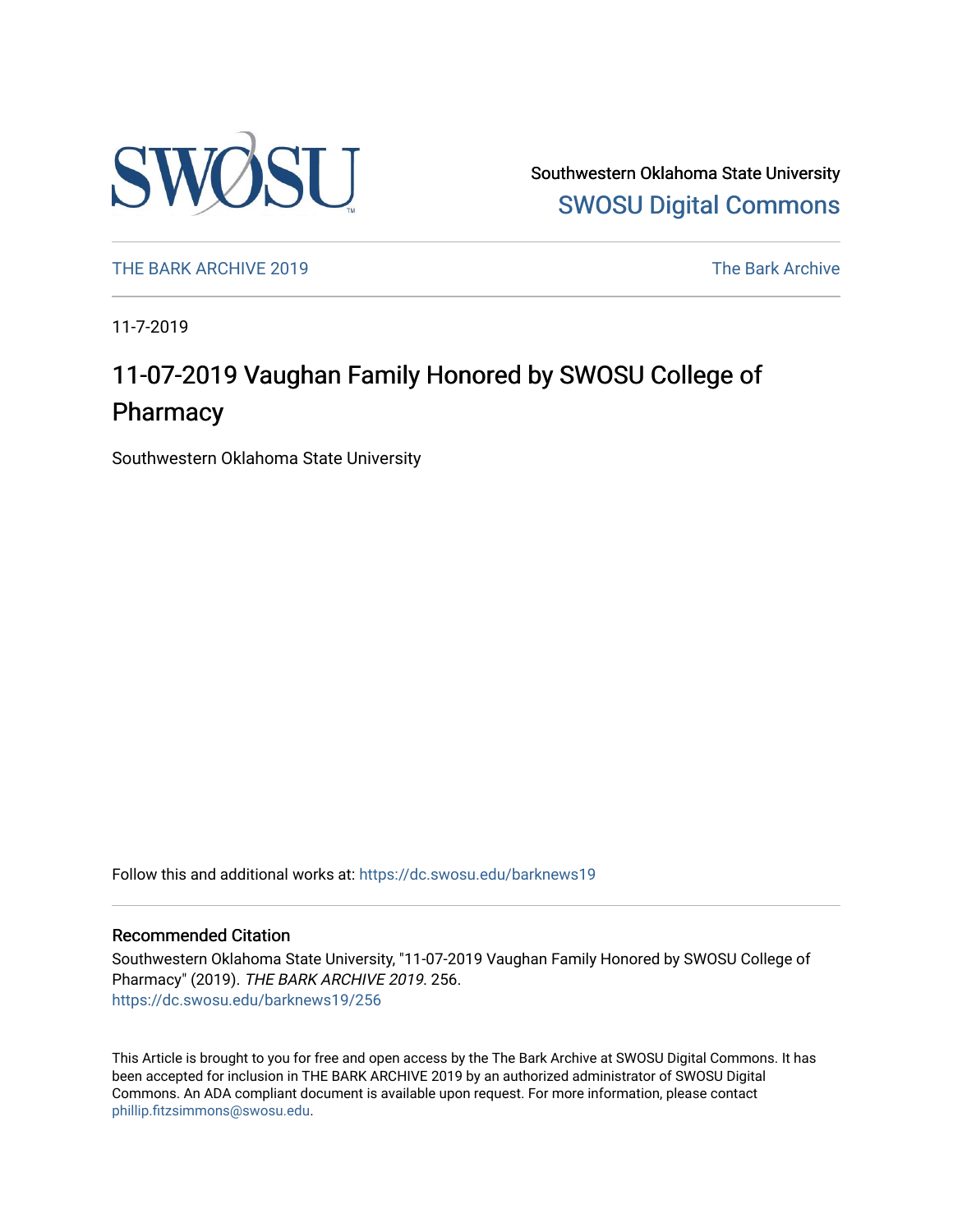

7 November, 2019

# **Vaughan Family Honored by SWOSU College of Pharmacy**



of the Vaughan family were recently honored with the College of Pharmacy Heritage Award at Southwestern Oklahoma State University. Attending the ceremony in Weatherford were (from left) Malorie of Bartlesville, Steven of Blair, Randy of Hobart, and Brad and Tami, both of Perry (KS).

Members of the Vaughan family were recently honored with the College of Pharmacy Heritage Award at Southwestern Oklahoma State University in Weatherford.

The Heritage Award recognizes a family with at least two generations of SWOSU pharmacy graduates who have demonstrated a commitment to the College of Pharmacy and the pharmacy profession.

SWOSU pharmacy graduates in the Vaughan family are Randy (1972) of Hobart, Steven (1984) of Blair, Brad (1977) and Tami (1998), both of Perry (KS), and Malorie (2015) of Bartlesville.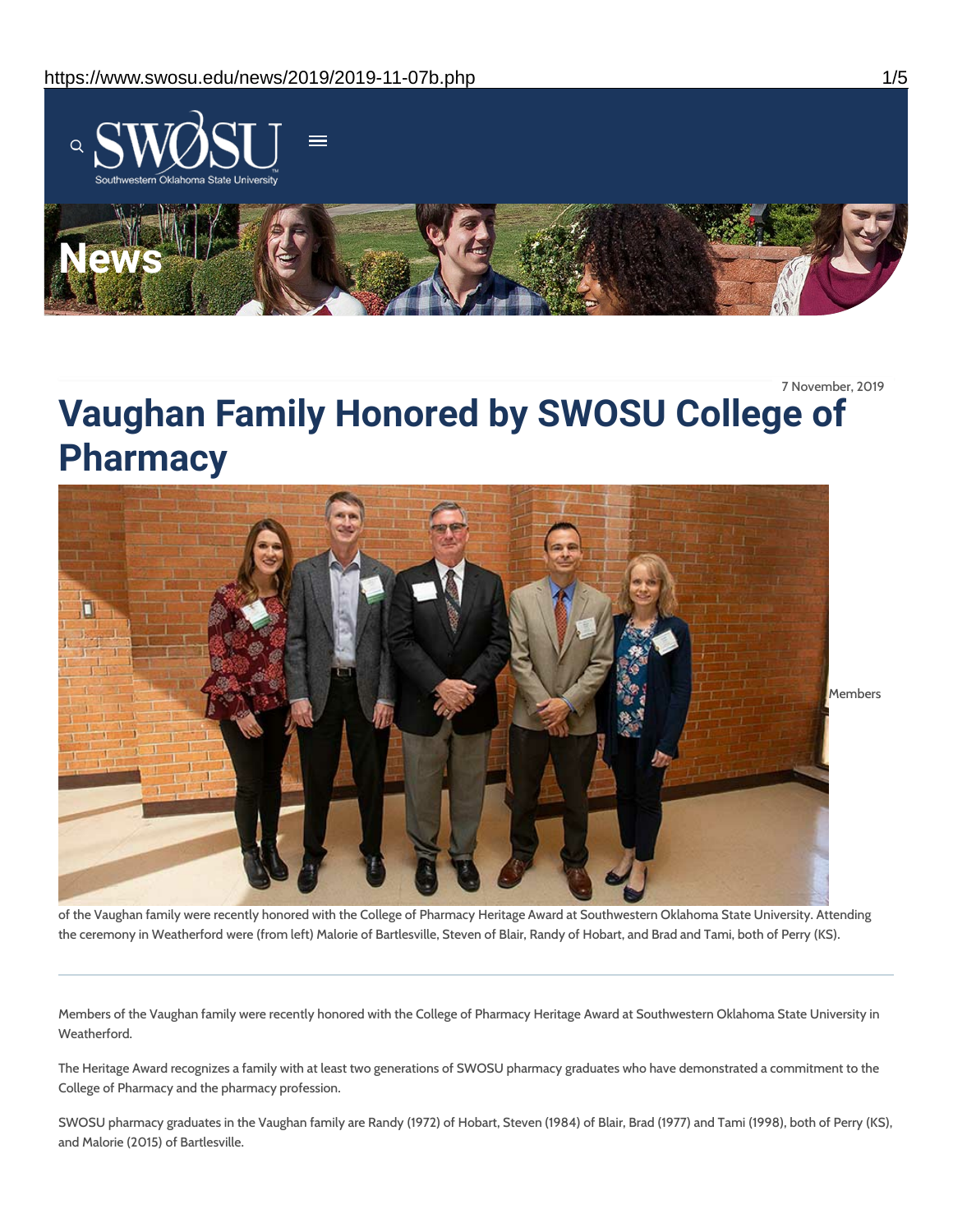#### https://www.swosu.edu/news/2019/2019-11-07b.php 2/5

*"*The Vaughan family's years of service to the pharmacy profession as well as to their communities, in addition to their support of the SWOSU College of Pharmacy, nobly meets the values for the SWOSU College of Pharmacy's Heritage Award," said SWOSU College of Pharmacy Dean Dr. David Ralph.

Randy started as a staff pharmacist in Altus before becoming a pharmacy owner/manager in Hobart, where he currently works part-time. In addition to his pharmacy practice and farming, he has also served as vice chair for the Beckham Rural Water District and has membership in the Oklahoma Pharmacists Association and American Pharmacist Association. His part-time status allows him to support his six grandchildren with their stock shows as well as their football, baseball, basketball and soccer games. He and his wife, Jenelda, live in Hobart and they have three adult children: Bryan, Brad and Kristi.

Randy's brother, Steven, upon graduation, managed Granite Drug in Granite before starting his hospital pharmacy career at Jackson County Memorial Hospital in Altus, where he will complete 33 years in February 2020. He has a strong passion for distance running and church activities. Steven lives in Blair with his wife, Connie (a SWOSU education graduate). They have two adult children: Raegan and Malorie.

Brad is the son of Randy. Since Brad's graduation, he has worked for Walmart or Sam's as a pharmacist for 22 years. Before moving to Kansas, he was manager at Walmart in Lawton and Duncan, receiving Walmart Pharmacy Store of the Year in 2001. Since 2012, he has been working as staff pharmacist at Sam's Club in Topeka, Kansas. Brad has been a Board Certified Pharmacotherapy Pharmacist since 2009. He is a Deacon at Southside Church of Christ in Lawrence (KS) and volunteers with 4H, Lawrence Interdenominational Kitchen, Jefferson County Fair and youth softball. He and his wife, Tami (a SWOSU pharmacy graduate), live in Perry (KS) and have two children: Eryn and Noah. He is also a softball, livestock show and tae kwon do dad.

His wife, Tami, has worked with the Indian Health Service for 21 years. She is currently pharmacy director for Haskell Health Center Pharmacy in Lawrence. Prior to that, she worked as a staff pharmacist at the Lawton Indian Hospital. Since 2014, she has been a Board Certified Ambulatory Care Pharmacist and is a National Clinical Pharmacy Specialist certified pharmacist for anticoagulation. She received the National IHS Directors Award in 2017 and the IHS Oklahoma Area Pharmacy of the Year award in 2010. Tami is an avid volunteer for 4H, Jefferson County Fair and serves the Church of Christ. She is a softball, livestock show and tae kwon do mom.

Malorie is the daughter of Steven. Since graduation in 2015, she has worked as a clinical staff pharmacist at Jane Phillips Medical Center in Bartlesville. In addition, she is a volunteer pharmacist at Hope Clinic Bartlesville, which offers free acute care, and she is the coordinator of the annual Community Care Transitions Team annual Drug Take-Back Program. Malorie was one of the first PharmD/Master of Business Administration dual degree graduates at SWOSU in 2015.

Also in 2015, the first Vaughan Family Scholarship was awarded. This newly created scholarship fund through the SWOSU Pharmacy Foundation was established by Brad and Tami and enriched with yearly support from Vaughan family members.

At the recent ceremony, each family member received an engraved Heritage Award Commemorative Coin, College of Pharmacy blanket, and their names displayed on a tree stake in the garden area by the College of Pharmacy Heritage Tree, a white bud tree that was planted in 2014 for the College of Pharmacy's 75<sup>th</sup> anniversary celebration.

SWOSU's pharmacy program was established in 1939 and currently has nearly 6,000 graduates. The program is accredited by the Accreditation Council for Pharmacy Education and is a member of the American Association of Colleges of Pharmacy. SWOSU offers a Doctor of Pharmacy (PharmD) degree as well as a PharmD/MBA dual degree.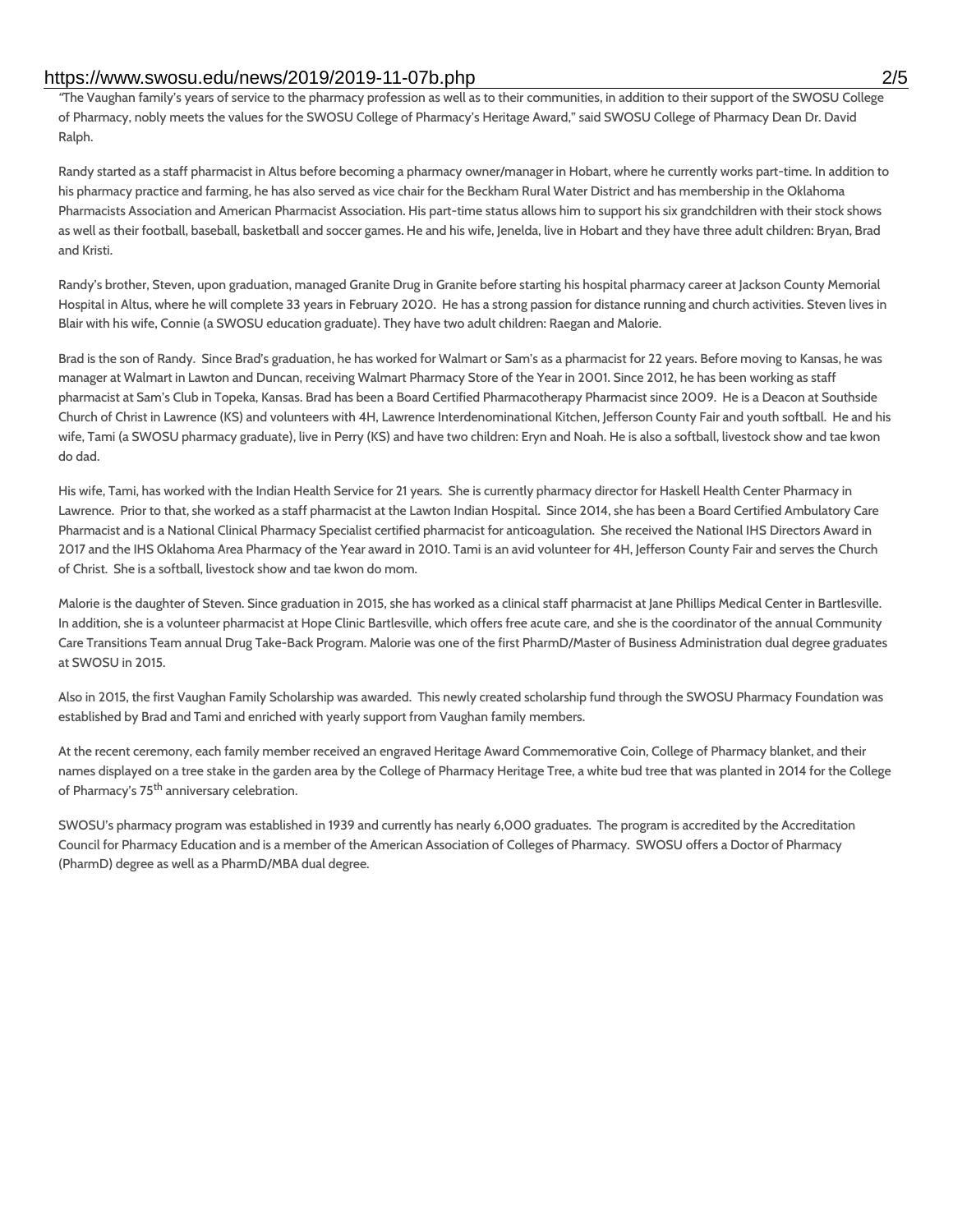| D |
|---|
| D |
| D |
| D |
| D |
| D |
| D |
| D |
| D |
|   |

## **Archive Links**  $2018$  $2019$ [2020](https://www.swosu.edu/news/2020/index.php)  $\bullet$ [Archive](https://dc.swosu.edu/bark/) **Archive Archive Archive Archive Archive** Archive Archive Archive Archive Archive Archive Archive Archive



### Weatherford Campus

100 Campus Drive Weatherford, OK 73096

### Sayre Campus

409 E Mississippi Ave Sayre, OK 73662

Connect to Us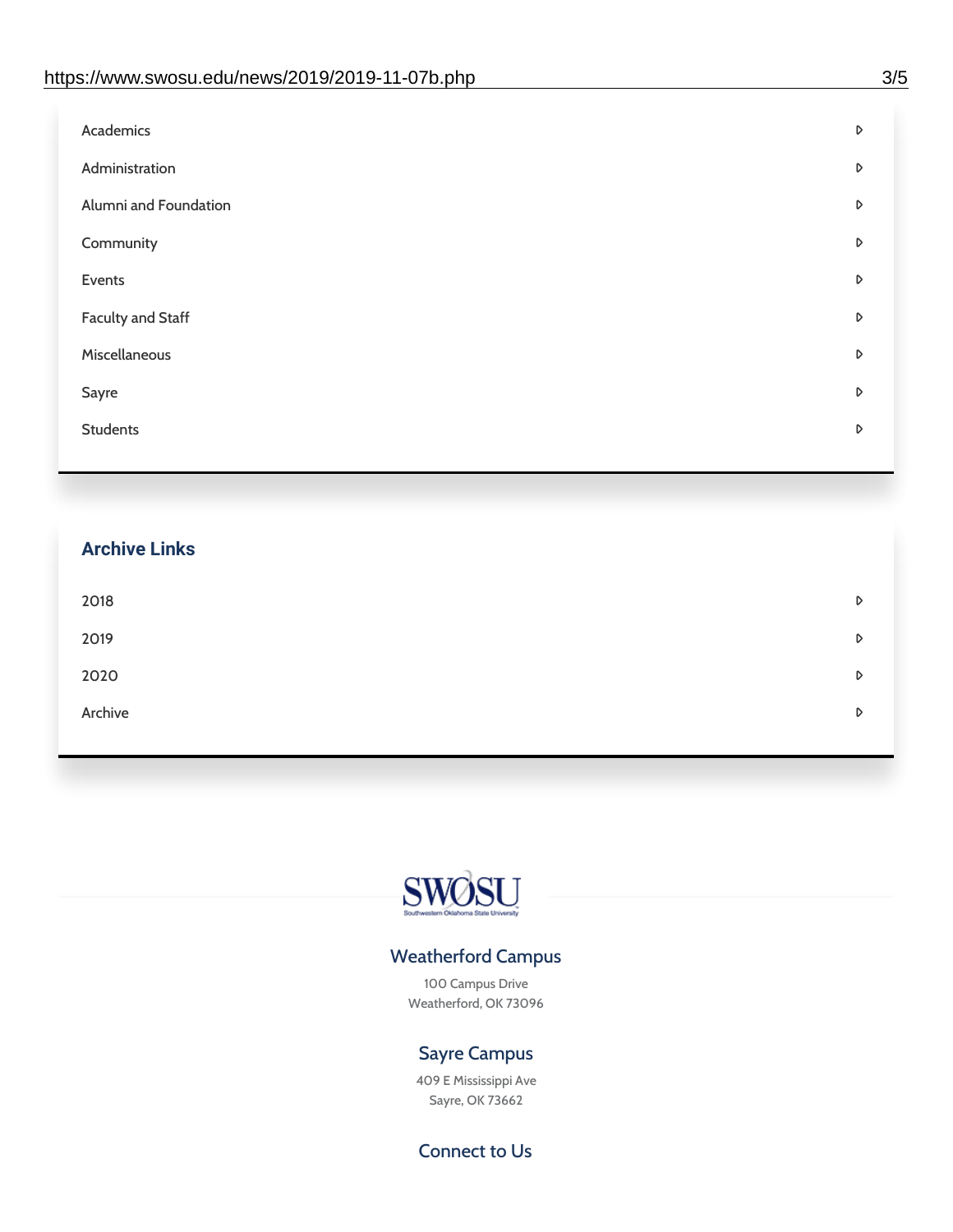十岁回调

Contact [Information](https://www.swosu.edu/about/contact.php)

[University/Facility](https://www.swosu.edu/about/operating-hours.php) Hours

[Campus](https://map.concept3d.com/?id=768#!ct/10964,10214,10213,10212,10205,10204,10203,10202,10136,10129,10128,0,31226,10130,10201,10641,0) Map

Give to [SWOSU](https://standingfirmly.com/donate)

Shop [SWOSU](https://shopswosu.merchorders.com/)



**[Directory](https://www.swosu.edu/directory/index.php)** 

[Calendar](https://eventpublisher.dudesolutions.com/swosu/)

[Apply](https://www.swosu.edu/admissions/apply-to-swosu.php)

[GoSWOSU](https://qlsso.quicklaunchsso.com/home/1267)

[Jobs@SWOSU](https://swosu.csod.com/ux/ats/careersite/1/home?c=swosu)



Current [Students](https://bulldog.swosu.edu/index.php)

[Faculty](https://bulldog.swosu.edu/faculty-staff/index.php) and Staff

**Enrollment Management** [580.774.3782](tel:5807743782)

> **PR/Marketing** [580.774.3063](tel:5807743063)

**Campus Police** [580.774.3111](tel:5807743111)